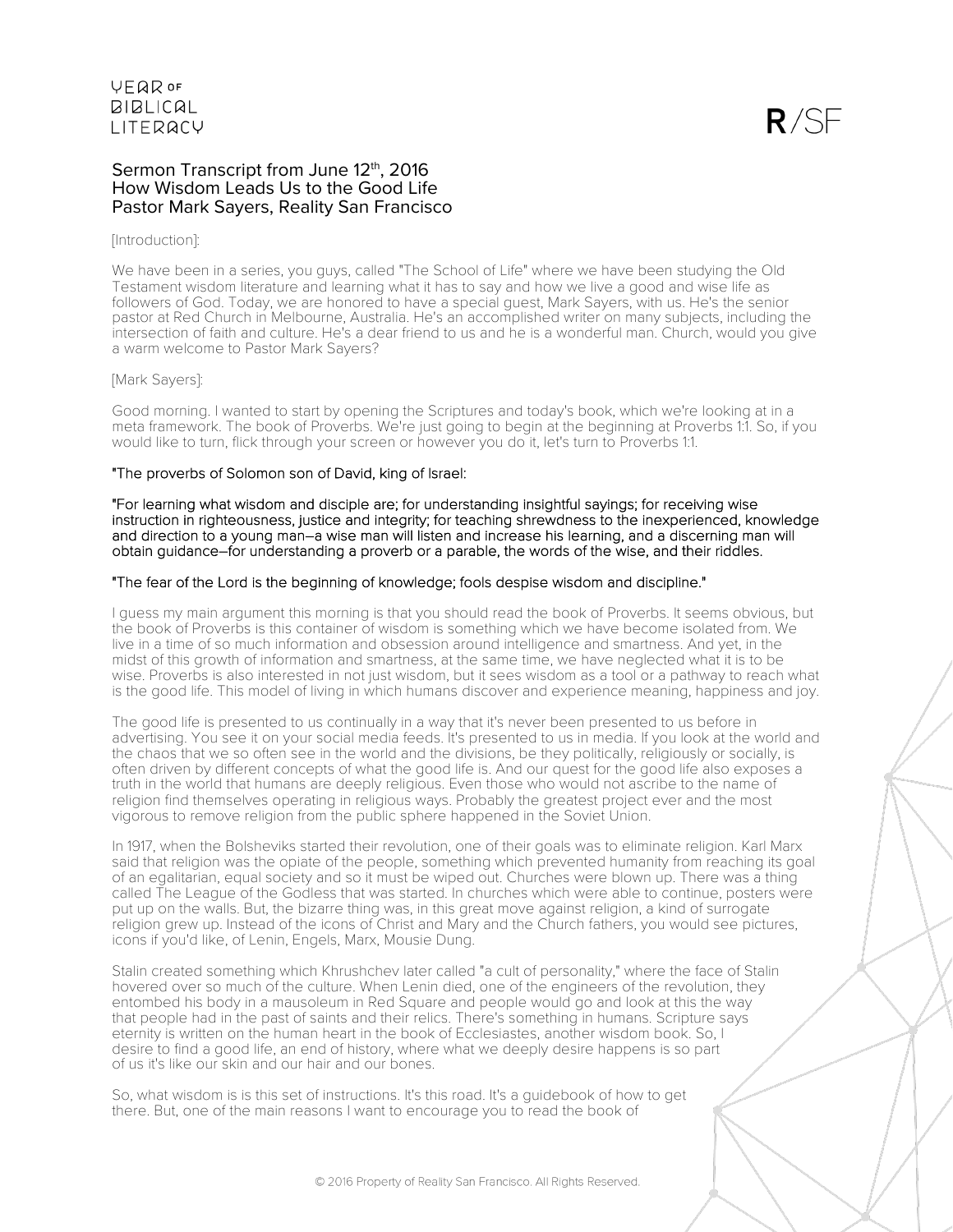## **VFQR OF BIBLICAL** LITERACY



Proverbs is that the book of Proverbs undermines so many of the assumptions that we have about the good life. A hundred years ago, the average person would be exposed to, in their lifetime, approximately the amount of information that would be included in one edition of the New York Times. If you think about us today, we're not looking for information, we're struggling not to drown in information. We have every single bit of information at our fingertips. Often, at night, we find ourselves, an hour later, looking at information we never intended to.

I experienced this recently in preparing for a sermon. I looked up something to try and find some bit of Biblical history and then found myself on a webpage, I'm ashamed to say, about the top celebrities in Hollywood who use too much fake tan. I didn't intend to get there, but somehow there's people writing information like this. And it tells you something about information. That when you find yourself getting more information than you ever need, it tells you that information is easily found and consumed. It's junk food. Now, sometimes, it's important junk food. If you're going to get surgery, you want the surgeon to have the intelligence to know what to do. You want them to know that stuff.

But, increasingly, we eat it up. Wisdom is difference than intelligence. Wisdom is something which must be lived. Intelligence is consumed; wisdom is lived. Douglas Rushkoff talks about information today is stepping into a river where it's coming at you like a rushing gush of water that overwhelms you. Wisdom is like a container which you keep and cherish and hold. Wisdom must be lived. It has a communal element. It challenges us. It even disciplines us in a way that information doesn't.

Increasingly, we take information and simply put it into these silos of preexisting biases that we have. Today, as I watch the new break out of what happened in Orlando, you see people as the trickle of information comes out quickly try and put it in one of these categories. One of the classic ways we have of doing this in the West is these categories of left and right. When the events happened, people were quickly speculating that it must be someone on the right. Then information comes out and people are very interested in the shooter's ethnicity and his religious beliefs and his ideology. And we take this event, which involves real people with names and faces and loved ones, and we want to reduce that down to a caricature put easily into a silo of information so that we can deal with it.

Wisdom doesn't let you do that. Wisdom calls you on your stuff. Wisdom draws you into something greater. A vision of the good life which you don't control. A vision of the good life that you don't control.

Proverbs, instead of allowing us to drown in it like information, takes us away from this realm which is increasingly developing in our world where we can live these lives where we put the information into this silo, disconnected from actual reality. In my country, when we had a terrorist attack. It was a cafe in Sydney. This particular person took some people hostage and you saw this happen where people were trying to work out what the exact situation was going on. People were trying to put it in these two silos. And then, an ISIS flag appeared in the windows of the cafe. And I was watching this in this safe sphere up here were people were talking in these entire media sphere about all the information around this event. Then I went to pick up my daughter from elementary school. The media was talking about these divisions in our nations. The place of Islamic people.

And I went to pick up my daughter from school and I was sitting in the hallway and watched this incredible interaction where a mother came in and these women gathered around her newborn baby. One woman looked very normal. Classic white Australian. This other woman came in and she had shaved sides of her head and tattoos. And this other women, in Islamic veil, came in. And they all stood around this baby, smiling, talking. What I experienced at that elementary school that day was completely different from what the information sphere above me was telling me. Wisdom tells us that there's this very different world which exists and it's actually the world in which we live.

In this world, things actually matter. It's relational. In this world, there are actually consequences. You can't easily put things in a box. We increasingly have a situation in the West where, because of this information sphere that hovers above us all the time that we can retreat into, we're pushed away from the fact that the decisions that we make have consequences. Our vision of the good life means that we want it now but we put off the consequences.

Proverbs challenges us about our prejudice towards time. We live in a time where no one says it openly. We actually would be repelled if we said this out loud. But, the ways that we talk about our progressive Western cities, like a San Francisco or a Melbourne, where I'm from, is that we think we have reached an apex of human amazingness. We would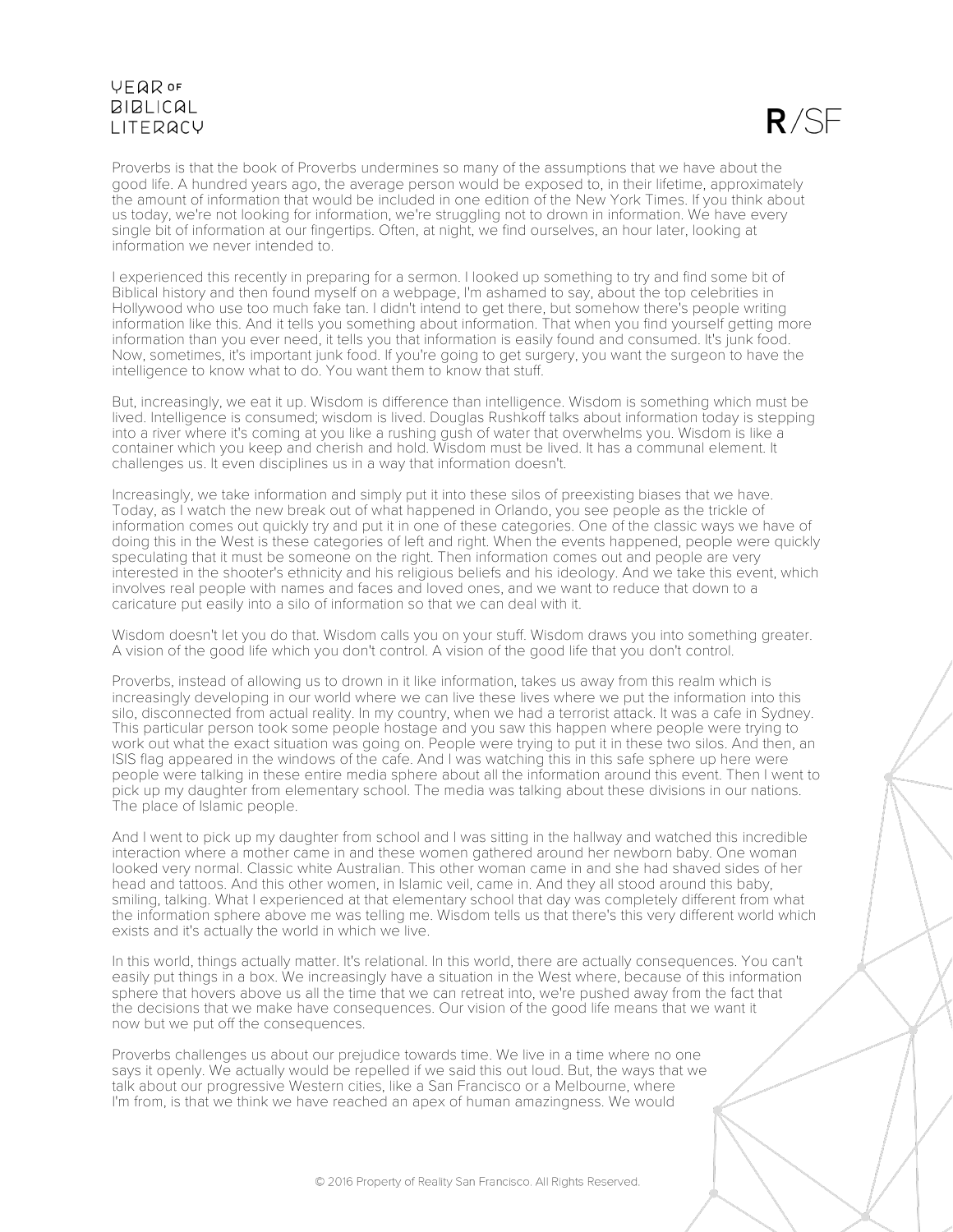## **VFQR OF BIBLICAL LITERACY**



never say this, but we think that we've progressed to this time where we are so cosmopolitan and sophisticated that if the rest of the world was like us, there'd be no problems. What we're actually saying when we see ourselves of beacons of tolerance, progressiveness, sophistication, is that we're making a backhanded insult.

If we think these Western, sophisticated cities are the smartest, most balanced, rounded people in the world, what does that say to people who don't live in those cities? What does that say about the worldview, the lifestyle, the wisdom of the indigenous people of my country and yours? What does it say if we think we are the most progressive, enlightened people in the world? What does that say about people living in Dakar, Senegal?

What Proverbs does is it takes us from this mythology that we are, in many ways, the most enlightened people in the world. Sure, we maybe have access to more information, maybe we're more educated than people have ever been in history, but Proverbs is like a time capsule. What makes Proverbs different from information is that information is only worth something at that exact moment. The guy on Twitter in Pakistan who was the first person to tweet that the assault was happening on Bin Laden's house there, he was the most valuable information person in the world at that moment. Literally, when people discovered this out, his Twitter followers just went through the roof. I looked him up not so long ago and he's still trying to ride off this moment. But, no one cares anymore. The information was only key when he tweeted, "Gun shots going off. Helicopters."

No one cares now. You can go watch the movie, buy the book. Sorry buddy. You're important for about 15 seconds of fame there. Information of what time the train's coming or that plane is leaving is so important to you. A boarding pass is like this thing you hold onto like it's worth gold for that 15 minutes before you jump on your flight. But then, later in the flight, it's look a bookmark. And then, after that, it's at the bottom of your bag and then it's in the trash can because it's utterly irrelevant.

Wisdom is something which challenges our prejudice towards time. It speaks into our youth obsession. We, as a culture, and in cities like mine and yours, see ourselves as moving towards tolerance. But, we perpetrate – sorry, I have a slight throat thing when I say the letter "P," I can't say it. So, just bear with that. Which is not good when you're speaking about Proverbs. Anyway, we'll keep going.

We live in a culture which is youth obsessed. If we're youth obsessed and we cherish youth, we try and hold onto youth, we fear aging, what does that say about Scripture's injunction that grey hair is a crown? That there's an experience which comes with life? When you've been through all the different seasons of life, the ups and the down, when you've seen the arrogant rise and fall, when you've seen patterns in the world, when you've buried your friends, welcomed new babies into the world, you gain something called wisdom. But, in our obsession with youth, in our temples, our Westfields, our idols are not Babylonian gods, they're perfectly sculpted mannequins pressed into a permanent youth. The photograph captures on set how most beautiful Marilyn Monroe will always be her radiant best. James Dean. Always held in their youthfulness.

But, Proverbs tells us that so often, when we sacrifice wisdom, we sacrifice the future on the alter of the present. Proverbs also challenges us because it exposes our autonomy. To be wise, you have to submit yourself to a form of authority. The language in the book of Proverbs is from a wiser king or a wiser person speaking to mostly young men, but also this passage is to young women. It's an older authority figure teaching someone who admits that they don't have it all together. Proverbs is not like that you need that bit of information so you Google it, it's an ongoing relationship where you submit yourself to an authority which actually knows what you don't.

So, we have a culture in which we live out a radical individualism, but one that is not covered and challenged by wisdom. Institutions, as they exist in human history, are designed at their best to be receptacles of tradition; to pass them down through history so that generations can have the treasures of the people who came before them. Evan Burke called this "the partnership of the generations." But, we live in a time, because of our autonomy, in which we want to tear down any institution. We live in the time where even our leaders herald the fact that they want to come into the institutions, many of which need healing, but come into those institutions with hand grenades rather than healing hands.

We need wisdom because it exposes our autonomy. We need wisdom because it tells us that we don't have it all worked out. Dallas Willard tells the story, in his book "The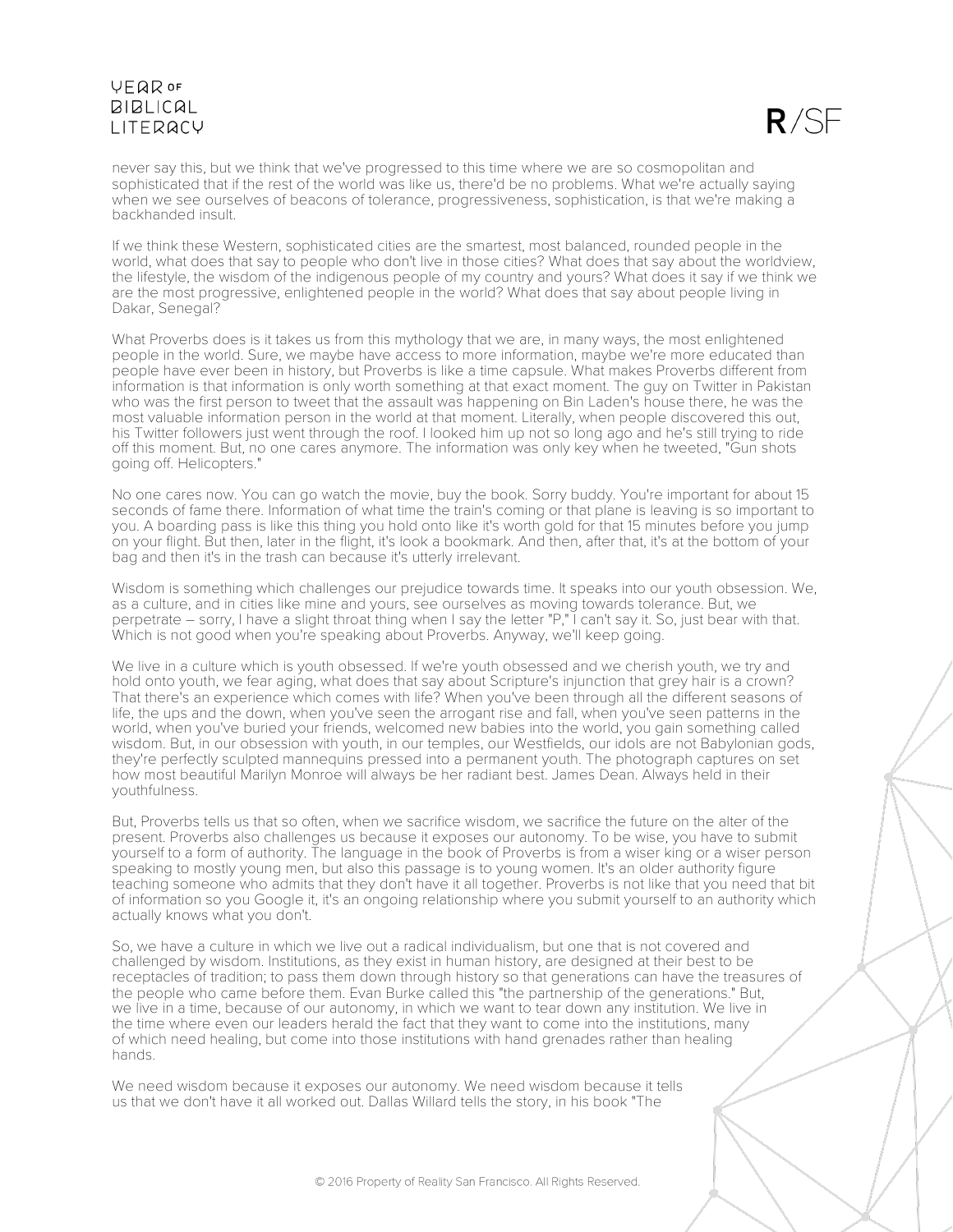# **VFQR OF BIBLICAL LITERACY**



Divine Conspiracy," of a class at an elite university. And the class is an ethics class. He tells how there's a young woman in the class being bullied and abused by a couple of young men who were getting the highest grade in ethics in that class. In which these men, sitting there every day, studying ethics, are living in the most unethical way. Because, the kind of wisdom that Proverbs is talking about exposes our autonomy. And I think one of the biggest challenges to this is that when we look at the news and when we see events like what happened overnight in Orlando, for humans, it's this reminder that we don't have all the answers to this world.

In one of the other great wisdom books, the book of Job, which I think Dave spoke on last week, apologies if I'm wrong on that. At the end of that book, there's this incredible passage that's brought to life in the recent Russian film Leviathan. A telling of the Job story in the life of a Russian man living in the Bering Strait who has his family home passed down to him. The local mayor decides to take his home. The story is an indictment on the state of corrupted Russia. At the end of the movie, as he's questioning God drunk, he approaches a monk, an Orthodox monk, in the street. And the monk says to him this verse:

Job 41, "Can you pull in Leviathan..." – Leviathan representing the Biblical idea of chaos, of evil, of a world which threatens to overwhelm us.

## "Can you pull in Leviathan with a hook or tie his tongue down with a rope? Can you put a cord through his nose or pierce his jaw with a hook?"

When we look at the world, whether it's what transpired overnight in Orlando, the first accounts seeming to indicate this was committed by a young man inspired by an ideology of the good life in which a caliphate is created in Syria and in Iraq. When we look at the world and the situation in those countries of Syria and Iraq, when we look at the corruption across the globe, the increasing chaos and violence breaking out, we realize that we, as humans, don't have the wisdom to deal with it. At the end of the book of Job, Job is confronted by God saying, "Can you deal with Leviathan? Can you answer this giant chaos and evil in the world? You can't."

So, wisdom says to us, in cities which see themselves often having all the answers, sometimes to a church which thinks through its own religious striving that we can answer all of the chaos in the world, "You don't have the answer. You need God's wisdom."

So, Proverbs invites us into this vision of wisdom which is not just something which we put on an Instagram post or on a little book in a bookstore near the counter where you can take it home and have these little aphorisms and put it on your refrigerator so that you look wise and balanced. This is a wisdom which is needed for the entire world because creation groans. This is a wisdom needed because the world longs for God's shalom and we cannot capture Leviathan through human effort. We need leaders, we need cities, we need people, we need churches, we need believers who are defined by God's wisdom.

So, Proverbs presents wisdom to us in a world where we live in an abundance of choice, and abundance of information, if offers two paths. It brings the complex down to the binary. It describes wisdom as the choice between two women. It almost uses the plot device of a romantic comedy. It's like a bad Meg Ryan movie from the 90s. Wisdom is presented between the choice of a seductive woman, who says to the young man who's being instructed – if you want to turn to Proverbs 5:3. It presents the opposite of wisdom, foolishness, not as a bumbling idiot, but rather as this woman who beckons.

## "Through the lips of the forbidden woman drip honey, and her words are smoother than oil."

There's something seductive about foolishness, the binary opposite of wisdom. Have it now. Put it on credit. The arrogant have always fallen, but you won't. You don't have to think about others. Just go for yourself. That moment in us when our flesh rebels against the Spirit, and in that moment they get that flash in your head that maybe you can be the first one to pull this off in human history. That the rules that others fell under don't apply to you. So, we're pulled into this fleshy world.

#### Proverbs 5:4: "In the end she is as bitter as wormwood, Sharp as a double-edged sword. Her feet go straight down to death; Her steps lead straight for Sheol, the Hebrew place of the dead. She does not consider the path of life; She doesn't know her ways are unstable."

So, we can understand from this that what marks the woman of foolishness is that everything she touches is death. Death. A destruction. An acidic eating of anything that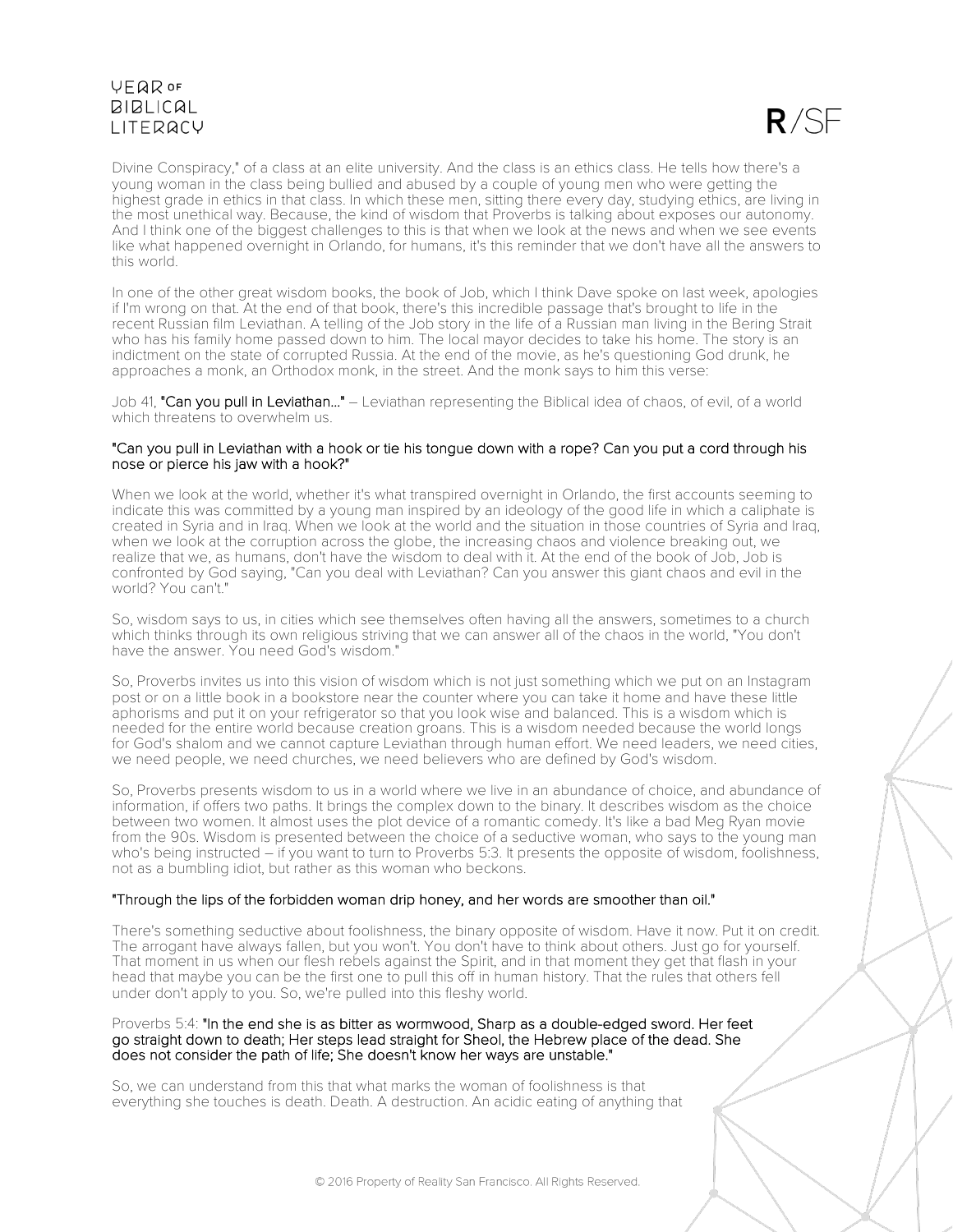## **VEQR OF BIBLICAL LITERACY**



is good. She appears beautiful and alluring and attractive. But, as soon as you get kissed, it's as bitter as wormwood. It's almost a kind of poison that slowly is released in your body. So, it tells us that we are going to be presented continually in the choices that we make in life with decisions which are ultimately foolish. And because wisdom can be absent from the super smart, the super smart, the super sophisticated, the super informed, can be foolish.

It's really interesting that this set up of how the book begins is of speaking to a young man. People have speculated on this. Some people say, "Look, this is just the time that that's what they did."

But, this is for everyone. Leon Kass, in his book about wisdom, says that there's a special message here for young man. And part of the reason is this: as Kass says, it's because young men are stupid. I saw a graph and it literally had accidental deaths and at 16-17 it goes up. Early 20s, it's so high. 25? Your brains are not fully built until you're 25. You're driven by adrenaline and stupidity. It comes in early.

I've got twin boys who are five. I was drying one's hair with the hairdryer and, across our double bed, out of the blue, my other twin, Hudson, just appears with a yell like, "Agh!" Jumps, does this somersault out of nowhere and then smashes onto the ground. My other twin, Billy, then goes crazy and they're just screaming and yelling. Men, so often, have this ability to turn anything into a soccer riot in seconds. The biological setup of males, the fact that we can sire thousands of children until we're old means that there's a different dynamic going on. Women have to think through things differently.

So, for the young man, if you're a young man in this room, this is a kind of medicine you absolutely need. In contrast to the seductress who will allure everyone, but particularly the young man, there's the counterpoint of the woman of wisdom. Proverbs 9:1. And what's really interesting is that it doesn't posit the seductive, sexy woman against, I don't know, the professor. She's another woman and she's also alluring. She's beautiful.

#### "Wisdom has built her house; she has carved out her seven pillars. She has prepared her meat, she has mixed her wine; she has also set her table.

#### "She has sent out her female servants, she calls from the highest points of the city:

## "'Whoever is inexperienced, enter here!'

## "To the one who lacks, she says,

## "'Come and eat my bread and drink the win I have mixed.'"

Now, think about this. This is an ancient world context. You're going to a woman's house. You don't go to a woman's house you're not related to. You don't go to a young, attractive woman's house that you're not related to. Particularly one who's laying out a sumptuous feast of food; who's preparing meat which you only are able to afford at moments of banquet. You don't do that unless there's some kind of sexual overtone to the story. Wisdom is desirable. You notice the seductress of foolishness on the street because she's over accessorized. But, as soon as you kiss her, her poison is set. But, the woman of wisdom has a deeper kind of beauty going on. She's just not going to fall for your simple one line. You have to pursue her. You have to court her. You have to win her.

Information is tossed out everywhere. Proverbs is telling us that wisdom is something that we have to pursue. The language of marriage begins to evolve where, as this woman of wisdom is describe, then we have these marriage overtones. Wisdom must be something that you enter into a lifelong, monogamous, covenantal relationship with. And this is so key. Because, what Proverbs unwraps for us is that at the beginning of creation, if you look at chapter 8, as God is creating the physical elements of the world, as He's making the sea, as He's making the Andromeda system in space, as He's creating the platypus – it's an Australian animal – the physical things of the world, at the same time there's another structure being created in the universe.

Proverbs 8:22. This is lady wisdom speaking: "The Lord made me at the beginning of His creation, before His works of long ago, I was formed before ancient times.

## "'From the beginning, before the earth began.'"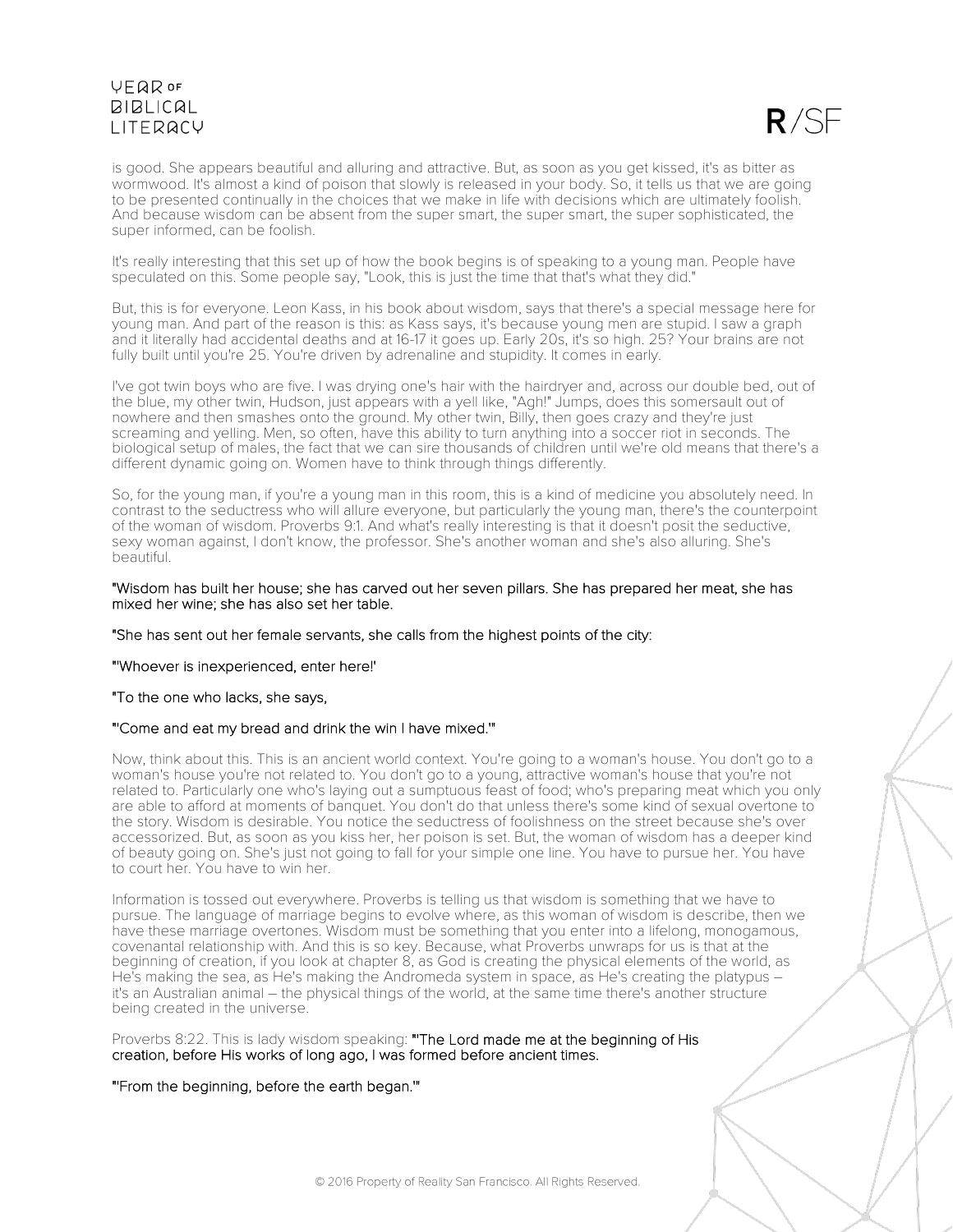# **VEQR OF BIBLICAL** LITERACY



What this is saying is that, in the world, there are the physical structures of things that we see; wood, elements, stone. But, equally present in the world, equally important, equally following a set of rules, although not seen from a material sense, is wisdom. God has created the entire universe and the laws of wisdom are part of that universe, woven into creation. So, when you don't follow wisdom, when you choose the path of foolishness, you go against the grain of the universe. It exists but it cannot be seen. We can see the affects of it when people choose actions that are not wise. But, you have to dig into the ground.

Scripture talks of it like digging down and finding jewels. We must become miners looking for the jewels of wisdom deep in the ground. Wisdom is flesh. It's real. It's lived. Wisdom is personified as the woman of wisdom in Scripture. It must be lived, practiced, modeled. It requires a humble posture. It reconnects people, bringing the generations together. It's something that's lived in communities of faith.

## Ephesians 3:10 says, "The church is the multifaceted wisdom of God in the world."

So, when moments, which will develop now as a tragedy like what's just occurred, have occurred is that there will be countless opinions, countless interpretations, countless commentary. And that's the best of it. This will be used to inflame bigotry, this will be used to exclude people, this will be used in all kinds of ways which are foolishness. And the Church's place in this is to be a community which actually displays wisdom.

As Ephesians says, wisdom to the world, which is that multifaceted wisdom in the world – I'm just going to read it, you don't have to turn to it. It says this:

#### Paul says, "I was made a servant of this Gospel by the gift of God's grace that was given to me by the working of His power. This grace was given to me, the least of all the saints, to proclaim to Gentiles the incalculable riches of the Messiah and to shed light about the administration of the mystery hidden for ages in God, whom created all things. This is so God's multifaceted wisdom may be now made known through the Church, the rulers and authorities in heaven."

We only can discover God's wisdom in Jesus. Jesus is wisdom in human flesh. Some of us sit here this morning and you know well the pain, the bitterness of the kiss of the foolish lady. You sit here holding inside decisions, impulses, desires that have led you into situations where you full well know the effects of that death, that dragging your feet into Sheol. And you hold that this morning and you want wisdom, but you know that your life has been marked by the foolishness. And not a foolishness which is a lack of intelligence, but a foolishness where you have followed that fleshly sense of the foolish.

And Paul, who did that more than anyone, actively opposing the Church, is only able to speak of the multifaceted wisdom of the Church when he first prefaces it that the grace of God has come to him. But, for those who find themselves marked by foolish decisions this morning, Jesus says, "Come to me. My burden is light. Give up your autonomy. Give up trying to do it yourself. Give up trying to be intelligent and solving everything just through that."

Matthew 12:42, Jesus says that something greater than Solomon, the writer of the passage I just read to you from Proverbs, something greater than Solomon is here in Christ. Corinthians says Christ is God's wisdom. Colossians says all the treasures and knowledge of wisdom are in God. So, at moments like this, when there's personal tragedy in the room, when there is national and corporate tragedy, we only must turn to Christ who, in His life, lived out the aphorisms, the little sayings, of Proverbs in a way which shed glory across the world.

If you're someone here today who feels paralyzed by choices ahead of you in your work, in your relationships, in the whole architecture of decision making in your life, Jesus is the person to look to. Jesus is the person to enter into relationship to. Jesus is the wisdom of God. But, to be with Him, we must humble ourselves. We must put aside our autonomy. We must let the work of Proverbs happen in our hearts so that we may follow Him.

## Let's pray.

God, we're the smarted people, probably, to live in history in terms of what we know; in terms of the information before us. But, perhaps we're also the most foolish people. We desperately desire You to come to bring us Your wisdom. We thank You, God, that You gave us Your Son, who is Your wisdom. All the treasures of knowledge are in Him. We particularly think of this time watching the news. We pray, Father, that Your multifaceted wisdom can